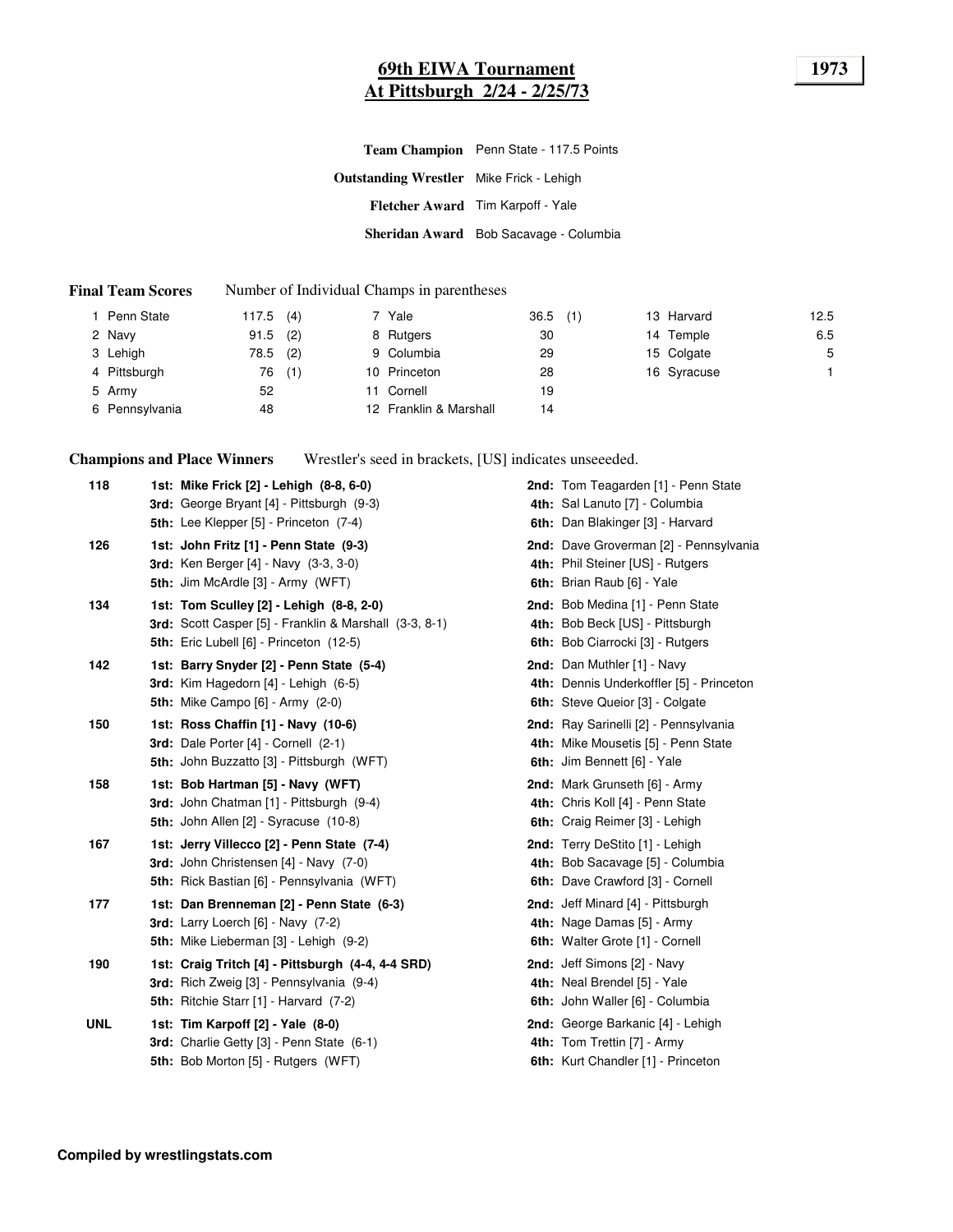## **2/24/1973 and 2/25/1973 at Pittsburgh 1973 EIWA Championship Page 1 of 10**

| George Bryant, Pittsburgh [4]       |                      |                      |                            |                 |                         |                                |
|-------------------------------------|----------------------|----------------------|----------------------------|-----------------|-------------------------|--------------------------------|
| Bill Gamper, Yale                   |                      | George Bryant 7-1    |                            |                 |                         |                                |
| Gary Ungvare, Rutgers               |                      |                      |                            |                 | Lee Klepper 11-11, 4-1  |                                |
| Lee Klepper, Princeton [5]          |                      | Lee Klepper 7-4      |                            |                 |                         |                                |
| Tom Baxter, Franklin & Marshall [8] |                      |                      |                            |                 |                         | Tom Teagarden 11-9             |
| Dewey Golkin, Pennsylvania          |                      | Tom Baxter Fall 5:29 |                            |                 |                         |                                |
| Allen Overfield, Syracuse           |                      |                      |                            |                 | Tom Teagarden Fall 1:57 |                                |
| Tom Teagarden, Penn State [1]       |                      | Tom Teagarden 13-1   |                            |                 |                         |                                |
| Mike Frick, Lehigh [2]              |                      |                      |                            |                 |                         | Mike Frick 8-8, 6-0            |
| Rusty Key, Army                     |                      | Mike Frick 14-1      |                            |                 |                         |                                |
| John Graziadei, Colgate             |                      |                      |                            | Mike Frick 14-9 |                         |                                |
| Sal Lanuto, Columbia [7]            |                      | Sal Lanuto 12-2      |                            |                 |                         |                                |
| Lance Leonhardt, Navy [6]           |                      |                      |                            |                 |                         | Mike Frick 11-2                |
| Andrew Little, Cornell              |                      | Andrew Little 8-3    |                            |                 |                         |                                |
| <b>Bill Feichtl, Temple</b>         |                      |                      |                            |                 | Dan Blakinger 13-3      |                                |
| Dan Blakinger, Harvard [3]          |                      | Dan Blakinger 3-1    |                            |                 |                         |                                |
|                                     |                      |                      | <b>Consolation Bracket</b> |                 |                         |                                |
|                                     | George Bryant        |                      |                            |                 |                         |                                |
|                                     |                      |                      | George Bryant 5-0          |                 |                         |                                |
|                                     | Gary Ungvare         |                      |                            |                 | George Bryant 19-3      |                                |
|                                     |                      |                      |                            |                 |                         | George Bryant 10-1             |
|                                     | Tom Baxter           |                      |                            |                 | Dan Blakinger           |                                |
|                                     |                      |                      | Tom Baxter 6-0             |                 |                         |                                |
|                                     | Allen Overfield      |                      |                            |                 |                         | Third Place: George Bryant 9-3 |
|                                     |                      |                      |                            |                 |                         |                                |
|                                     | Rusty Key            |                      |                            |                 |                         | Fifth Place: Lee Klepper 7-4   |
|                                     |                      |                      | Sal Lanuto 13-3            |                 |                         |                                |
|                                     | Sal Lanuto           |                      |                            |                 | Sal Lanuto 12-3         |                                |
|                                     |                      |                      |                            |                 |                         | Sal Lanuto 6-3                 |
|                                     | <b>Andrew Little</b> |                      |                            |                 | Lee Klepper             |                                |
|                                     |                      |                      | <b>Bill Feichtl FFT</b>    |                 |                         |                                |
|                                     | <b>Bill Feichtl</b>  |                      |                            |                 |                         |                                |
|                                     |                      |                      |                            |                 |                         |                                |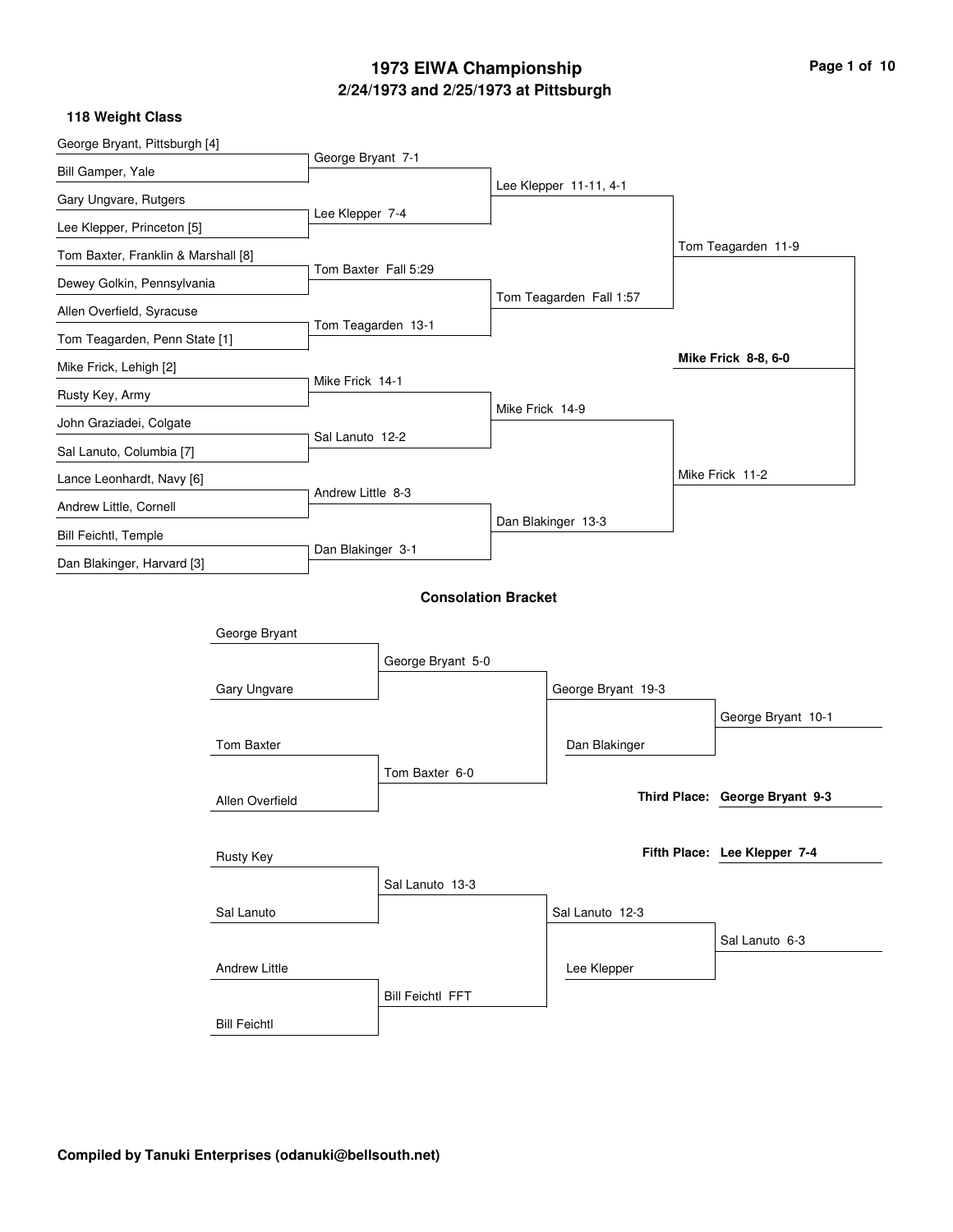## **2/24/1973 and 2/25/1973 at Pittsburgh 1973 EIWA Championship Page 2 of 10**

| Ken Berger, Navy [4]                |                     | Ken Berger 11-6      |                            |                 |                        |                                  |
|-------------------------------------|---------------------|----------------------|----------------------------|-----------------|------------------------|----------------------------------|
| John Carothers, Franklin & Marshall |                     |                      |                            | Ken Berger 7-5  |                        |                                  |
| Wes Reeves, Columbia                |                     |                      |                            |                 |                        |                                  |
| Randy Biggs, Lehigh [5]             |                     | Randy Biggs 5-1      |                            |                 |                        |                                  |
| Joe Kimball, Syracuse [8]           |                     |                      |                            |                 |                        | John Fritz 13-5                  |
| Phil Steiner, Rutgers               |                     | Phil Steiner 6-4     |                            |                 |                        |                                  |
| Dan Rother, Pittsburgh              |                     |                      |                            | John Fritz 22-7 |                        |                                  |
| John Fritz, Penn State [1]          |                     | John Fritz 17-5      |                            |                 |                        |                                  |
| Dave Groverman, Pennsylvania [2]    |                     |                      |                            |                 |                        | John Fritz 9-3                   |
| Dave Schaefer, Cornell              |                     |                      | Dave Groverman 11-6        |                 |                        |                                  |
| Bill Haley, Harvard                 |                     |                      |                            |                 | Dave Groverman 9-1     |                                  |
| Jim Adams, Temple [7]               |                     | Jim Adams 6-0        |                            |                 |                        |                                  |
| Brian Raub, Yale [6]                |                     |                      |                            |                 |                        | Dave Groverman 8-3               |
| Barcley, Princeton                  |                     | Brian Raub Fall 2:30 |                            |                 |                        |                                  |
| Steve Ernst, Colgate                |                     |                      |                            | Brian Raub 6-5  |                        |                                  |
| Jim McArdle, Army [3]               |                     | Jim McArdle 7-1      |                            |                 |                        |                                  |
|                                     |                     |                      |                            |                 |                        |                                  |
|                                     |                     |                      | <b>Consolation Bracket</b> |                 |                        |                                  |
|                                     | John Carothers      |                      |                            |                 |                        |                                  |
|                                     |                     |                      | Randy Biggs 9-2            |                 |                        |                                  |
|                                     | <b>Randy Biggs</b>  |                      |                            |                 | Phil Steiner Fall 4:58 |                                  |
|                                     |                     |                      |                            |                 |                        | Phil Steiner Med FFT             |
|                                     | Dan Rother          |                      |                            |                 | <b>Brian Raub</b>      |                                  |
|                                     |                     |                      | Phil Steiner Fall 4:11     |                 |                        |                                  |
|                                     | <b>Phil Steiner</b> |                      |                            |                 |                        | Third Place: Ken Berger 3-3, 3-0 |
|                                     |                     |                      |                            |                 |                        |                                  |
|                                     | Dave Schaefer       |                      |                            |                 |                        | Fifth Place: Jim McArdle Med FFT |
|                                     |                     |                      | Jim Adams 5-0              |                 |                        |                                  |
|                                     | Jim Adams           |                      |                            |                 | Jim McArdle 3-1        |                                  |
|                                     |                     |                      |                            |                 |                        | Ken Berger 1-1, 2-2 RD           |
|                                     | Barcley             |                      |                            |                 | Ken Berger             |                                  |
|                                     |                     |                      | Jim McArdle 24-2           |                 |                        |                                  |
|                                     | Jim McArdle         |                      |                            |                 |                        |                                  |
|                                     |                     |                      |                            |                 |                        |                                  |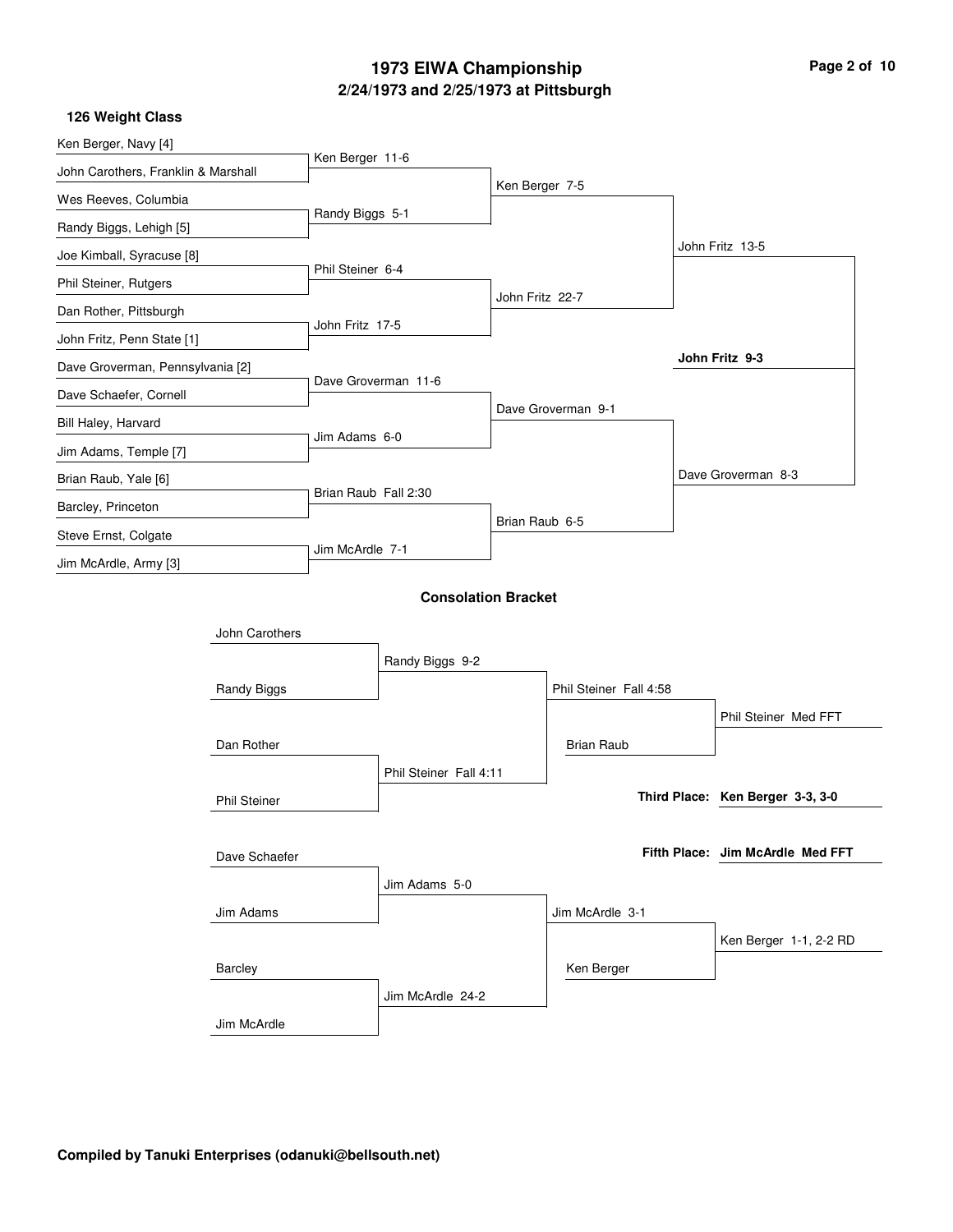## **2/24/1973 and 2/25/1973 at Pittsburgh 1973 EIWA Championship Page 3 of 10**

| Fred Hahndorf, Navy [4]               |                      |                   |                            |                  |                    |                                    |
|---------------------------------------|----------------------|-------------------|----------------------------|------------------|--------------------|------------------------------------|
| Don Pearsall, Columbia                |                      | Fred Hahndorf 6-1 |                            |                  |                    |                                    |
| Bob Benz, Pennsylvania                |                      |                   |                            | Scott Casper 4-3 |                    |                                    |
| Scott Casper, Franklin & Marshall [5] |                      | Scott Casper 4-2  |                            |                  |                    |                                    |
| George Baker, Harvard [8]             |                      |                   |                            |                  |                    | Bob Medina 6-1                     |
| Jim Webb, Colgate                     |                      | George Baker 13-7 |                            |                  |                    |                                    |
| Bob Beck, Pittsburgh                  |                      |                   |                            | Bob Medina 14-1  |                    |                                    |
| Bob Medina, Penn State [1]            |                      | Bob Medina 8-1    |                            |                  |                    |                                    |
| Tom Sculley, Lehigh [2]               |                      |                   |                            |                  |                    | Tom Sculley 8-8, 2-0               |
| John DeBiase, Syracuse                |                      | Tom Sculley 4-2   |                            |                  |                    |                                    |
| Jeff Rosen, Yale                      |                      |                   |                            | Tom Sculley 8-2  |                    |                                    |
| Jack Schoonover, Army [7]             |                      |                   | Jack Schoonover 14-5       |                  |                    |                                    |
| Eric Lubell, Princeton [6]            |                      |                   |                            |                  |                    | Tom Sculley Fall 4:49              |
| Glenn Dunham, Temple                  |                      | Eric Lubell 6-1   |                            |                  |                    |                                    |
| Kevin Lillehei, Cornell               |                      |                   |                            | Eric Lubell 12-6 |                    |                                    |
| Bob Ciarrocki, Rutgers [3]            |                      | Bob Ciarrocki 4-2 |                            |                  |                    |                                    |
|                                       |                      |                   | <b>Consolation Bracket</b> |                  |                    |                                    |
|                                       | Bob Benz             |                   |                            |                  |                    |                                    |
|                                       |                      |                   | Bob Benz 9-7               |                  |                    |                                    |
|                                       | Fred Hahndorf        |                   |                            |                  | Bob Beck Fall 3:15 |                                    |
|                                       |                      |                   |                            |                  |                    | Bob Beck 4-1                       |
|                                       | <b>Bob Beck</b>      |                   |                            |                  | Eric Lubell        |                                    |
|                                       |                      |                   | Bob Beck Fall 3:43         |                  |                    |                                    |
|                                       | George Baker         |                   |                            |                  |                    | Third Place: Scott Casper 3-3, 8-1 |
|                                       |                      |                   |                            |                  |                    |                                    |
|                                       | John DeBiase         |                   |                            |                  |                    | Fifth Place: Eric Lubell 12-5      |
|                                       |                      |                   | John DeBiase 6-2           |                  |                    |                                    |
|                                       | Jack Schoonover      |                   |                            |                  | Bob Ciarrocki 8-4  |                                    |
|                                       |                      |                   |                            |                  |                    | Scott Casper 6-2                   |
|                                       | Glenn Dunham         |                   |                            |                  | Scott Casper       |                                    |
|                                       |                      |                   | Bob Ciarrocki 8-5          |                  |                    |                                    |
|                                       | <b>Bob Ciarrocki</b> |                   |                            |                  |                    |                                    |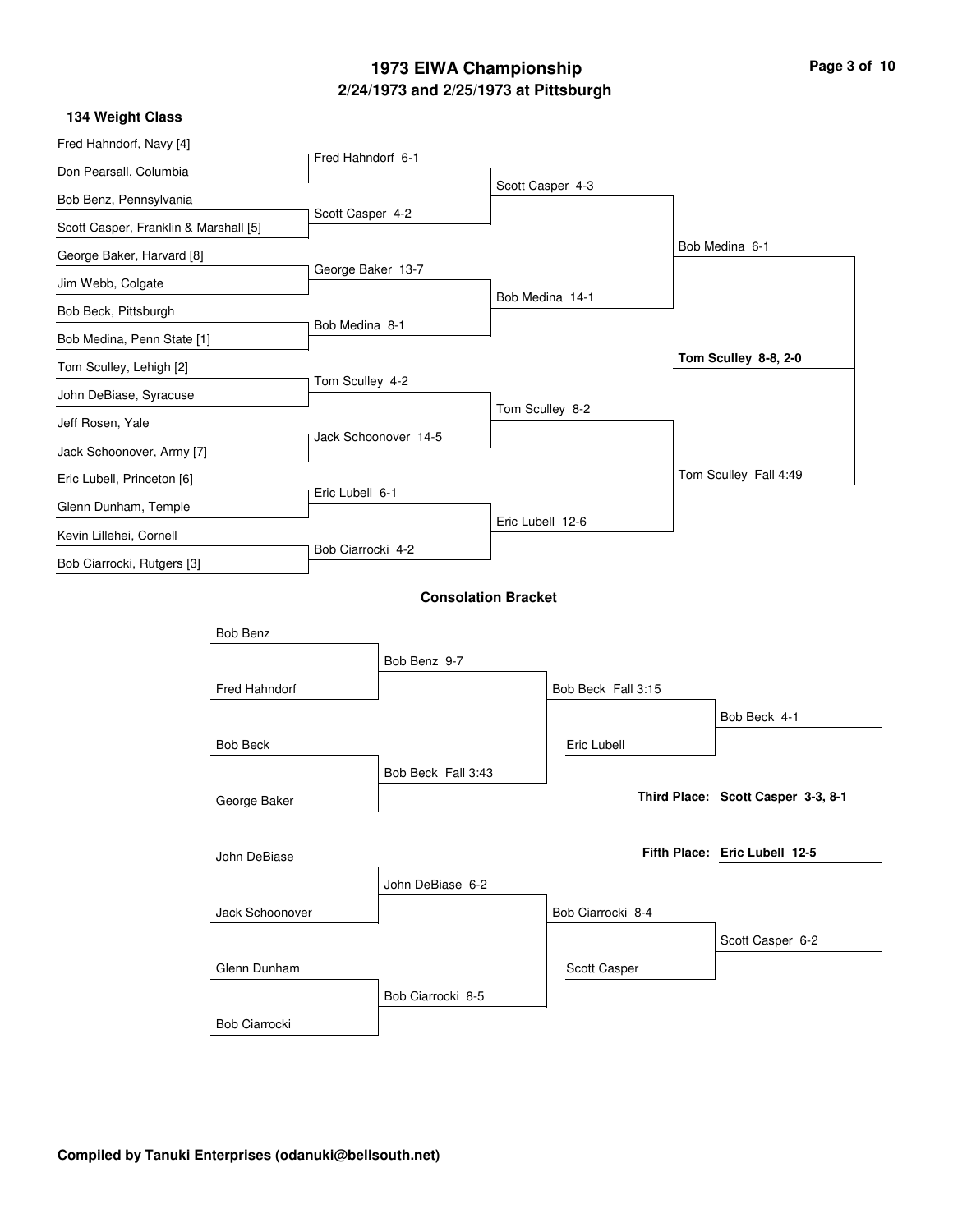## **2/24/1973 and 2/25/1973 at Pittsburgh 1973 EIWA Championship Page 4 of 10**

| Kim Hagedorn, Lehigh [4]           |                     |                        |                            |                  |                          |                               |
|------------------------------------|---------------------|------------------------|----------------------------|------------------|--------------------------|-------------------------------|
| Scott Myers, Rutgers               |                     | Kim Hagedorn 9-3       |                            |                  |                          |                               |
| Guy Rocha, Syracuse                |                     |                        |                            |                  | Kim Hagedorn 3-1         |                               |
| Dennis Underkoffler, Princeton [5] |                     |                        | Dennis Underkoffler 7-5    |                  |                          |                               |
| Sean O'Neill, Columbia [8]         |                     |                        |                            |                  |                          | Dan Muthler 15-7              |
| Richardson, Harvard                |                     | Sean O'Neill Fall 4:48 |                            |                  |                          |                               |
| Eric Miller, Cornell               |                     |                        |                            |                  | Dan Muthler Fall 6:36    |                               |
| Dan Muthler, Navy [1]              |                     | Dan Muthler Fall 4:38  |                            |                  |                          |                               |
| Barry Snyder, Penn State [2]       |                     |                        |                            |                  |                          | Barry Snyder 5-4              |
| Frank Lipoli, Temple               |                     |                        | Barry Snyder Fall 4:25     |                  |                          |                               |
| Jeff Weis, Pittsburgh              |                     |                        |                            |                  | Barry Snyder 10-1        |                               |
| Len Pruzansky, Pennsylvania [7]    |                     | Jeff Weis 9-4          |                            |                  |                          |                               |
| Mike Campo, Army [6]               |                     |                        |                            |                  |                          | Barry Snyder 5-4              |
| Rick Adelaar, Franklin & Marshall  |                     | Mike Campo Fall 5:59   |                            |                  |                          |                               |
| Mike Poliakoff, Yale               |                     |                        |                            | Steve Queior 5-0 |                          |                               |
| Steve Queior, Colgate [3]          |                     | Steve Queior 6-1       |                            |                  |                          |                               |
|                                    |                     |                        | <b>Consolation Bracket</b> |                  |                          |                               |
|                                    |                     |                        |                            |                  |                          |                               |
|                                    | Scott Myers         |                        | Dennis Underkoffler 12-7   |                  |                          |                               |
|                                    | Dennis Underkoffler |                        |                            |                  | Dennis Underkoffler 11-9 |                               |
|                                    |                     |                        |                            |                  |                          | Dennis Underkoffler 3-2       |
|                                    | <b>Eric Miller</b>  |                        |                            |                  | <b>Steve Queior</b>      |                               |
|                                    |                     |                        | Sean O'Neill Fall 3:19     |                  |                          |                               |
|                                    | Sean O'Neill        |                        |                            |                  |                          | Third Place: Kim Hagedorn 6-5 |
|                                    |                     |                        |                            |                  |                          |                               |
|                                    | Frank Lipoli        |                        |                            |                  |                          | Fifth Place: Mike Campo 2-0   |
|                                    |                     |                        | Jeff Weis Fall 3:58        |                  |                          |                               |
|                                    | Jeff Weis           |                        |                            |                  | Mike Campo 4-3           |                               |
|                                    |                     |                        |                            |                  |                          | Kim Hagedorn 3-1              |
|                                    | Mike Poliakoff      |                        |                            |                  | Kim Hagedorn             |                               |
|                                    |                     |                        | Mike Campo 2-1             |                  |                          |                               |
|                                    | Mike Campo          |                        |                            |                  |                          |                               |
|                                    |                     |                        |                            |                  |                          |                               |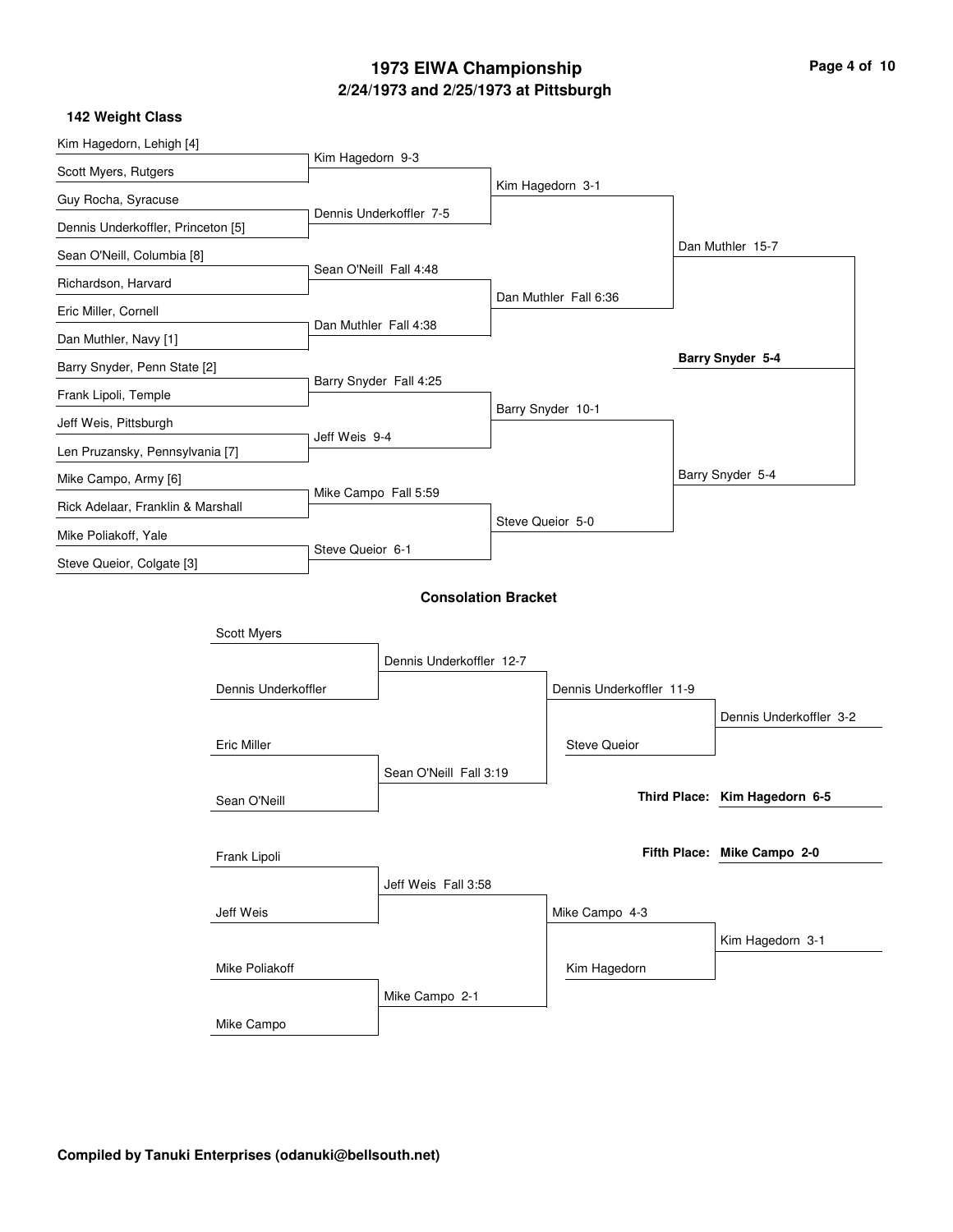## **2/24/1973 and 2/25/1973 at Pittsburgh 1973 EIWA Championship**

| Page 5 of 10 |  |  |
|--------------|--|--|
|--------------|--|--|

| Dale Porter, Cornell [4]             |                       | Dale Porter 7-3      |                              |                   |                        |                                    |
|--------------------------------------|-----------------------|----------------------|------------------------------|-------------------|------------------------|------------------------------------|
| Mike Dee, Harvard                    |                       |                      |                              |                   | Mike Mousetis 4-4, 3-2 |                                    |
| Bye                                  |                       | <b>Mike Mousetis</b> |                              |                   |                        |                                    |
| Mike Mousetis, Penn State [5]        |                       |                      |                              |                   |                        | Ross Chaffin 5-4                   |
| Clarence Johnson, Rutgers [8]        |                       |                      | Clarence Johnson 3-3, 2-0    |                   |                        |                                    |
| Dan Halpin, Colgate                  |                       |                      |                              |                   | Ross Chaffin 4-4, 1-0  |                                    |
| Larry Trowbridge, Columbia           |                       |                      | Ross Chaffin Fall 0:39       |                   |                        |                                    |
| Ross Chaffin, Navy [1]               |                       |                      |                              |                   |                        |                                    |
| Ray Sarinelli, Pennsylvania [2]      |                       |                      | Ray Sarinelli Fall 3:04      |                   |                        | Ross Chaffin 10-6                  |
| <b>Bill Overton, Temple</b>          |                       |                      |                              | Ray Sarinelli 8-5 |                        |                                    |
| Barry Margerum, Princeton            |                       | Barry Margerum 7-5   |                              |                   |                        |                                    |
| Dan Santoro, Lehigh [7]              |                       |                      |                              |                   |                        |                                    |
| Jim Bennett, Yale [6]                |                       |                      |                              |                   |                        | Ray Sarinelli Fall 2:06            |
| Don Laudermilch, Franklin & Marshall |                       | Jim Bennett 7-2      |                              |                   |                        |                                    |
| Jim Stratton, Army                   |                       |                      |                              |                   | John Buzzatto 8-7      |                                    |
| John Buzzatto, Pittsburgh [3]        |                       | John Buzzatto 10-0   |                              |                   |                        |                                    |
|                                      |                       |                      | <b>Consolation Bracket</b>   |                   |                        |                                    |
|                                      |                       |                      |                              |                   |                        |                                    |
|                                      | Bye                   |                      |                              |                   |                        |                                    |
|                                      |                       |                      | Dale Porter                  |                   |                        |                                    |
|                                      | Dale Porter           |                      |                              |                   | Dale Porter 7-3        |                                    |
|                                      |                       |                      |                              |                   |                        | Dale Porter 8-3                    |
|                                      | Larry Trowbridge      |                      |                              |                   | John Buzzatto          |                                    |
|                                      |                       |                      | Larry Trowbridge 3-3, 0-0 RD |                   |                        |                                    |
|                                      | Clarence Johnson      |                      |                              |                   |                        | Third Place: Dale Porter 2-1       |
|                                      |                       |                      |                              |                   |                        |                                    |
|                                      | <b>Bill Overton</b>   |                      |                              |                   |                        | Fifth Place: John Buzzatto Med FFT |
|                                      |                       |                      | Barry Margerum Fall 3:58     |                   |                        |                                    |
|                                      | <b>Barry Margerum</b> |                      |                              |                   | Jim Bennett 6-3        |                                    |
|                                      |                       |                      |                              |                   |                        | Mike Mousetis 14-4                 |
|                                      | Jim Stratton          |                      |                              |                   | <b>Mike Mousetis</b>   |                                    |
|                                      |                       |                      | Jim Bennett Fall 5:00        |                   |                        |                                    |
|                                      | Jim Bennett           |                      |                              |                   |                        |                                    |
|                                      |                       |                      |                              |                   |                        |                                    |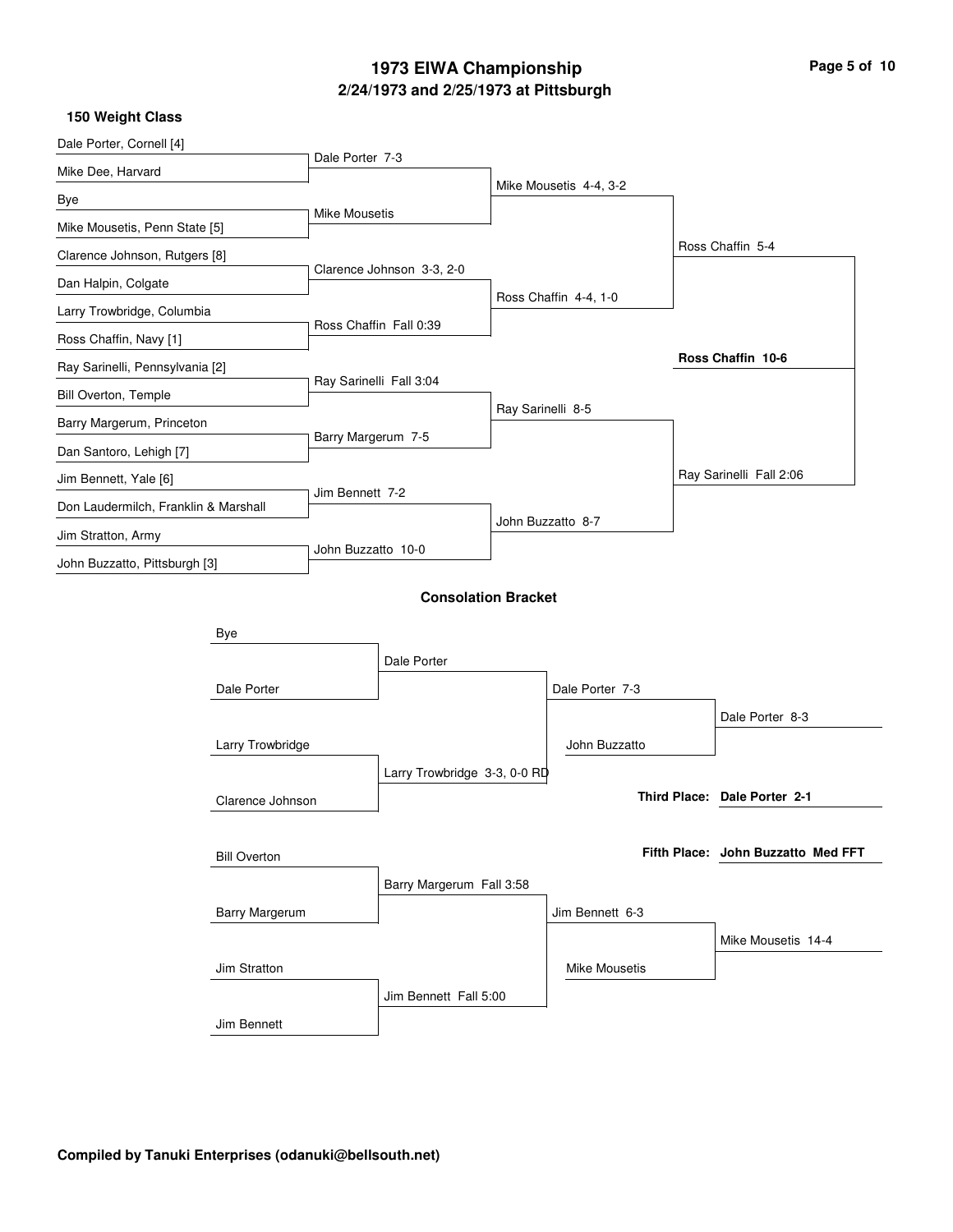## **2/24/1973 and 2/25/1973 at Pittsburgh 1973 EIWA Championship**

| Page 6 of 10 |  |  |
|--------------|--|--|
|--------------|--|--|

| Chris Koll, Penn State [4]        |                     |                    |                            |                |                        |                               |
|-----------------------------------|---------------------|--------------------|----------------------------|----------------|------------------------|-------------------------------|
| Armstrong, Rutgers                |                     | Chris Koll 8-1     |                            |                |                        |                               |
| Jim Grant, Franklin & Marshall    |                     |                    |                            |                | Bob Hartman Fall 4:12  |                               |
| Bob Hartman, Navy [5]             |                     | Bob Hartman 11-6   |                            |                |                        |                               |
| Jim Rich, Colgate [8]             |                     |                    |                            |                |                        | Bob Hartman 7-2               |
| Bob Pruznick, Columbia            |                     | Bob Pruznick 5-4   |                            |                |                        |                               |
| John Keough, Harvard              |                     |                    |                            |                | John Chatman Fall 4:00 |                               |
| John Chatman, Pittsburgh [1]      |                     | John Chatman 6-0   |                            |                |                        |                               |
| John Allen, Syracuse [2]          |                     |                    |                            |                |                        | <b>Bob Hartman DFT</b>        |
| Joe Ryan, Temple                  |                     | John Allen 8-1     |                            |                |                        |                               |
| Jack Harrison, Princeton          |                     |                    |                            | John Allen 4-3 |                        |                               |
| Mike Capobianco, Pennsylvania [7] |                     | Jack Harrison 4-3  |                            |                |                        |                               |
| Mark Grunseth, Army [6]           |                     |                    |                            |                |                        | Mark Grunseth 15-4            |
| Clint Sidle, Cornell              |                     | Mark Grunseth 14-4 |                            |                |                        |                               |
| Kent Weichmann, Yale              |                     |                    |                            |                | Mark Grunseth 6-3      |                               |
| Craig Reimer, Lehigh [3]          |                     | Craig Reimer 10-2  |                            |                |                        |                               |
|                                   |                     |                    | <b>Consolation Bracket</b> |                |                        |                               |
|                                   |                     |                    |                            |                |                        |                               |
|                                   | Jim Grant           |                    |                            |                |                        |                               |
|                                   |                     |                    | Chris Koll 5-0             |                |                        |                               |
|                                   | Chris Koll          |                    |                            |                | Chris Koll 3-0         |                               |
|                                   |                     |                    |                            |                |                        | Chris Koll 6-4                |
|                                   | John Keough         |                    |                            |                | John Allen             |                               |
|                                   |                     |                    | Bob Pruznick 7-1           |                |                        |                               |
|                                   | <b>Bob Pruznick</b> |                    |                            |                |                        | Third Place: John Chatman 9-4 |
|                                   |                     |                    |                            |                |                        |                               |
|                                   | Joe Ryan            |                    |                            |                |                        | Fifth Place: John Allen 10-8  |
|                                   |                     |                    | Jack Harrison 7-1          |                |                        |                               |
|                                   | Jack Harrison       |                    |                            |                | Craig Reimer 8-3       |                               |
|                                   |                     |                    |                            |                |                        | John Chatman 6-2              |
|                                   | <b>Clint Sidle</b>  |                    |                            |                | John Chatman           |                               |
|                                   |                     |                    | Craig Reimer 11-1          |                |                        |                               |
|                                   | Craig Reimer        |                    |                            |                |                        |                               |
|                                   |                     |                    |                            |                |                        |                               |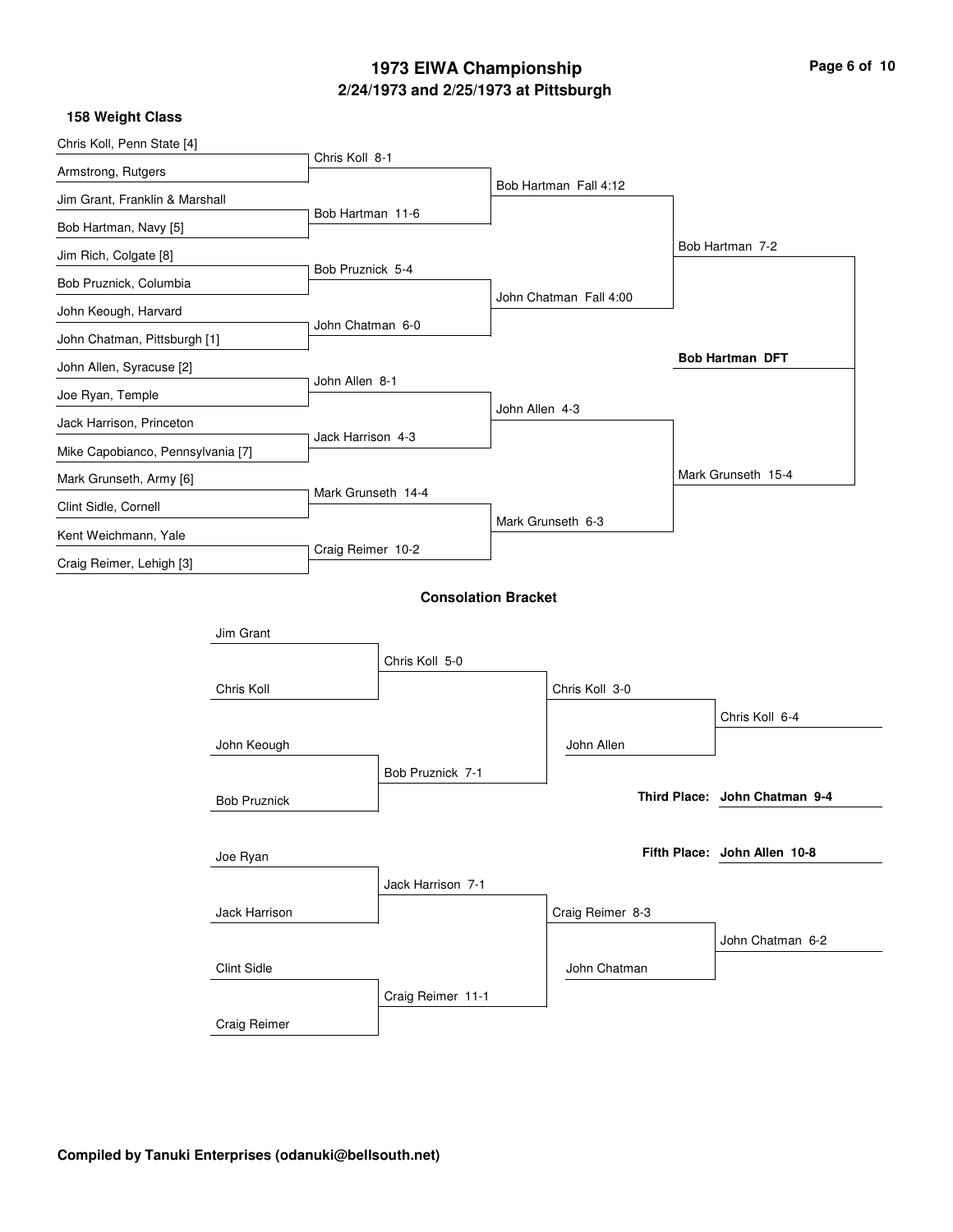# **2/24/1973 and 2/25/1973 at Pittsburgh 1973 EIWA Championship Page 7 of 10**

| John Christensen, Navy [4]        |                       |                      |                            |                   |                        |                                   |
|-----------------------------------|-----------------------|----------------------|----------------------------|-------------------|------------------------|-----------------------------------|
| <b>Bill Schuerch, Syracuse</b>    |                       | John Christensen 7-0 |                            |                   |                        |                                   |
| Tino Mantella, Temple             |                       |                      |                            |                   | John Christensen 7-1   |                                   |
| Bob Sacavage, Columbia [5]        |                       | Bob Sacavage 2-1     |                            |                   |                        |                                   |
| Rich Rhinehart, Rutgers [8]       |                       |                      |                            |                   |                        | Terry DeStito 9-2                 |
| Jay Closser, Princeton            |                       | Rich Rhinehart 6-3   |                            |                   |                        |                                   |
| Bruce Johnson, Harvard            |                       |                      |                            | Terry DeStito 4-1 |                        |                                   |
| Terry DeStito, Lehigh [1]         |                       | Terry DeStito 5-1    |                            |                   |                        |                                   |
| Jerry Villecco, Penn State [2]    |                       |                      |                            |                   |                        | Jerry Villecco 7-4                |
| Randy Wilcox, Franklin & Marshall |                       | Jerry Villecco 6-0   |                            |                   |                        |                                   |
| James McEwan, Yale                |                       |                      |                            |                   | Jerry Villecco 6-3     |                                   |
| Wally Morrell, Pittsburgh [7]     |                       | Wally Morrell 11-7   |                            |                   |                        |                                   |
| Rick Bastian, Pennsylvania [6]    |                       |                      |                            |                   |                        | Jerry Villecco 6-5                |
| Glen Wilkinson, Army              |                       | Rick Bastian 6-1     |                            |                   |                        |                                   |
| George Lattimore, Colgate         |                       |                      |                            |                   | Dave Crawford 6-3      |                                   |
| Dave Crawford, Cornell [3]        |                       |                      | Dave Crawford Fall 4:32    |                   |                        |                                   |
|                                   |                       |                      | <b>Consolation Bracket</b> |                   |                        |                                   |
|                                   |                       |                      |                            |                   |                        |                                   |
|                                   | <b>Bill Schuerch</b>  |                      |                            |                   |                        |                                   |
|                                   |                       |                      | Bob Sacavage Fall 4:23     |                   |                        |                                   |
|                                   | <b>Bob Sacavage</b>   |                      |                            |                   | Bob Sacavage Fall 6:45 |                                   |
|                                   |                       |                      |                            |                   |                        | Bob Sacavage Fall 5:56            |
|                                   | Bruce Johnson         |                      |                            |                   | Dave Crawford          |                                   |
|                                   |                       |                      | Bruce Johnson 2-0          |                   |                        | Third Place: John Christensen 7-0 |
|                                   | <b>Rich Rhinehart</b> |                      |                            |                   |                        |                                   |
|                                   |                       |                      |                            |                   |                        | Fifth Place: Rick Bastian Med FFT |
|                                   | Randy Wilcox          |                      |                            |                   |                        |                                   |
|                                   |                       |                      | Wally Morrell 7-4          |                   |                        |                                   |
|                                   | <b>Wally Morrell</b>  |                      |                            |                   | Rick Bastian Fall 5:44 |                                   |
|                                   |                       |                      |                            |                   |                        | John Christensen 4-2              |
|                                   | George Lattimore      |                      |                            |                   | John Christensen       |                                   |
|                                   |                       |                      | Rick Bastian 8-2           |                   |                        |                                   |
|                                   | <b>Rick Bastian</b>   |                      |                            |                   |                        |                                   |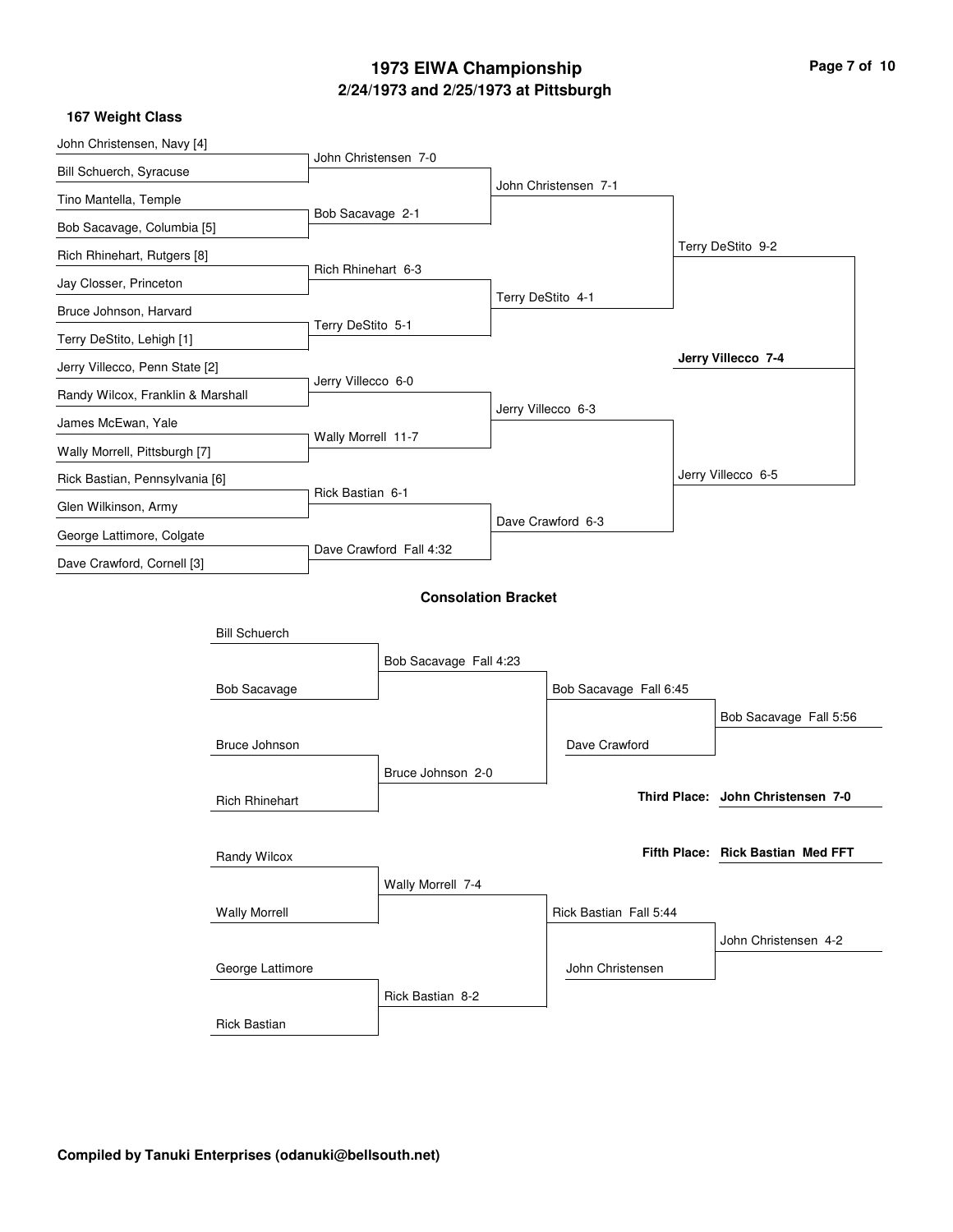## **2/24/1973 and 2/25/1973 at Pittsburgh 1973 EIWA Championship Page 8 of 10**

| Jeff Minard, Pittsburgh [4]                                                            |            |                            |                  |                         |                     |  |                                 |  |
|----------------------------------------------------------------------------------------|------------|----------------------------|------------------|-------------------------|---------------------|--|---------------------------------|--|
| Andy Nat, Columbia                                                                     |            | Jeff Minard Fall 2:48      |                  |                         |                     |  |                                 |  |
| Tom Jackson, Syracuse                                                                  |            |                            |                  | Jeff Minard 4-2         |                     |  |                                 |  |
| Nage Damas, Army [5]                                                                   |            | Nage Damas 6-0             |                  |                         |                     |  |                                 |  |
| Jim Strathmeyer, Harvard [8]                                                           |            |                            |                  |                         |                     |  | Jeff Minard 8-8, 6-0            |  |
| Peter Ingersoll, Pennsylvania                                                          |            | Jim Strathmeyer 14-3       |                  |                         |                     |  |                                 |  |
| Jim Heun, Franklin & Marshall                                                          |            | Walter Grote Fall 1:19     |                  |                         | Walter Grote 10-2   |  |                                 |  |
| Walter Grote, Cornell [1]                                                              |            |                            |                  |                         |                     |  |                                 |  |
| Dan Brenneman, Penn State [2]                                                          |            |                            |                  |                         |                     |  | Dan Brenneman 6-3               |  |
| Gil Serota, Princeton                                                                  |            | Dan Brenneman 9-3          |                  |                         |                     |  |                                 |  |
| Rich Acierno, Temple                                                                   |            |                            |                  | Dan Brenneman Fall 4:49 |                     |  |                                 |  |
| Bill Reinstadler, Rutgers [7]                                                          |            | Bill Reinstadler Fall 4:00 |                  |                         |                     |  |                                 |  |
| Larry Loerch, Navy [6]                                                                 |            |                            |                  |                         |                     |  | Dan Brenneman 4-3               |  |
| Dan Schramm, Colgate                                                                   |            |                            | Larry Loerch 9-4 |                         |                     |  |                                 |  |
| Marty Schwartz, Yale                                                                   |            | Mike Lieberman 9-5         |                  | Mike Lieberman 5-5, 1-0 |                     |  |                                 |  |
| Mike Lieberman, Lehigh [3]                                                             |            |                            |                  |                         |                     |  |                                 |  |
|                                                                                        |            | <b>Consolation Bracket</b> |                  |                         |                     |  |                                 |  |
| Andy Nat                                                                               |            |                            |                  |                         |                     |  |                                 |  |
|                                                                                        |            | Nage Damas Fall 0:56       |                  |                         |                     |  |                                 |  |
|                                                                                        |            |                            |                  |                         |                     |  |                                 |  |
|                                                                                        | Nage Damas |                            |                  |                         | Nage Damas 3-2      |  |                                 |  |
| Jim Heun<br>Jim Strathmeyer<br>Gil Serota<br><b>Bill Reinstadler</b><br>Marty Schwartz |            |                            |                  |                         |                     |  | Nage Damas 2-0                  |  |
|                                                                                        |            |                            |                  |                         | Mike Lieberman      |  |                                 |  |
|                                                                                        |            | Jim Heun 8-4               |                  |                         |                     |  |                                 |  |
|                                                                                        |            |                            |                  |                         |                     |  | Third Place: Larry Loerch 7-2   |  |
|                                                                                        |            |                            |                  |                         |                     |  |                                 |  |
|                                                                                        |            | Bill Reinstadler Fall 5:57 |                  |                         |                     |  | Fifth Place: Mike Lieberman 9-2 |  |
|                                                                                        |            |                            |                  |                         |                     |  |                                 |  |
|                                                                                        |            |                            |                  | Larry Loerch 8-6        |                     |  |                                 |  |
|                                                                                        |            |                            |                  |                         |                     |  | Larry Loerch 3-3, 4-3           |  |
|                                                                                        |            |                            |                  |                         | <b>Walter Grote</b> |  |                                 |  |
|                                                                                        |            |                            | Larry Loerch 8-3 |                         |                     |  |                                 |  |
| Larry Loerch                                                                           |            |                            |                  |                         |                     |  |                                 |  |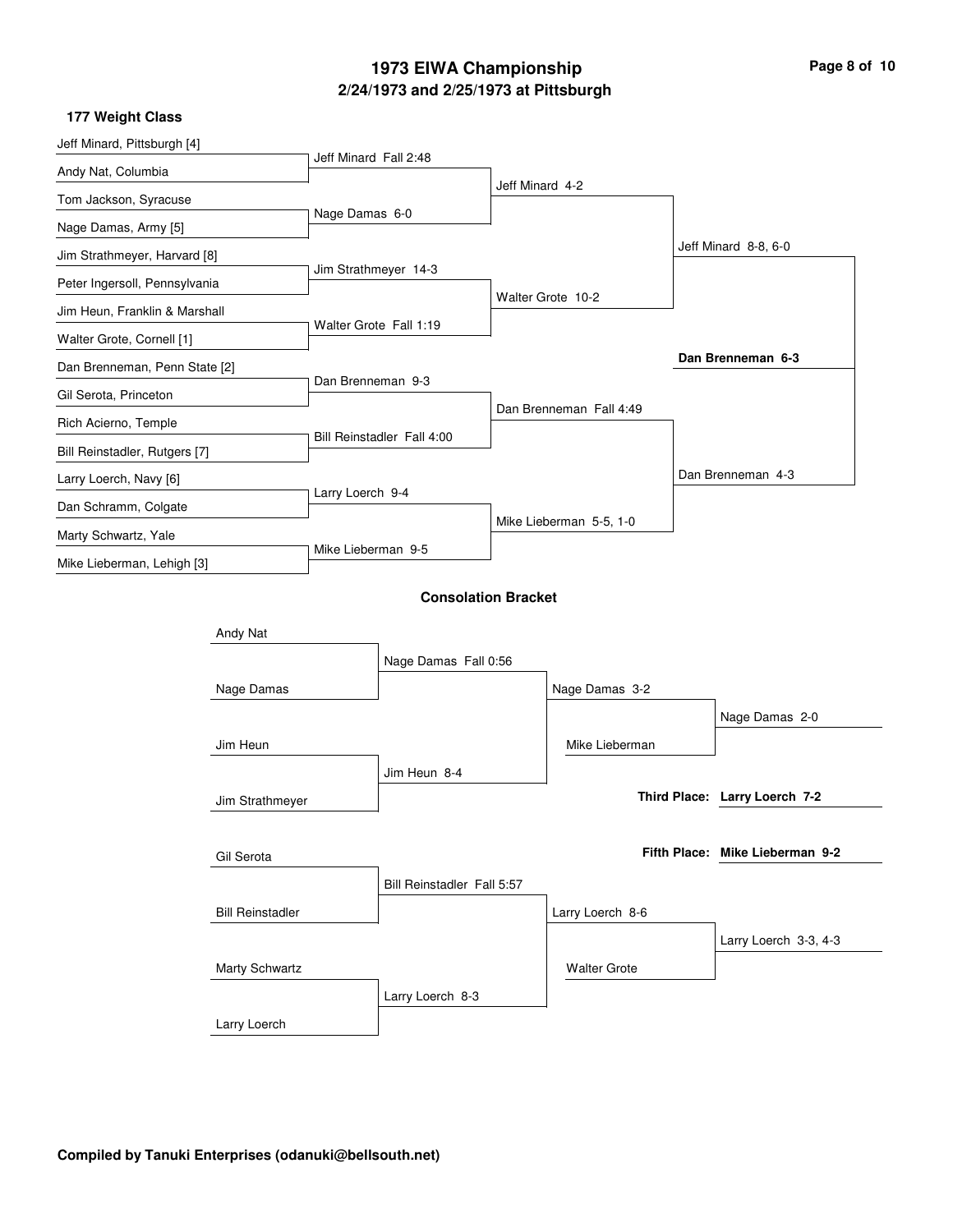### **2/24/1973 and 2/25/1973 at Pittsburgh 1973 EIWA Championship Page 9 of 10**

| 190 Weight Class                                    |                         |                       |                            |                   |                        |  |                                |
|-----------------------------------------------------|-------------------------|-----------------------|----------------------------|-------------------|------------------------|--|--------------------------------|
| Craig Tritch, Pittsburgh [4]                        |                         |                       |                            |                   |                        |  |                                |
| Charles Stratton, Colgate                           |                         | Craig Tritch 5-1      |                            |                   |                        |  |                                |
| Bob Whiteford, Syracuse                             |                         |                       |                            |                   | Craig Tritch Fall 4:13 |  |                                |
| Neal Brendel, Yale [5]                              |                         | Neal Brendel 8-0      |                            |                   |                        |  |                                |
| Lynn Hershey, Temple [8]                            |                         |                       |                            |                   |                        |  | Craig Tritch 10-1              |
| Charles Pettit, Cornell                             |                         | Lynn Hershey 13-3     |                            |                   |                        |  |                                |
| <b>Bill Woodall, Rutgers</b>                        |                         |                       |                            | Ritchie Starr 3-2 |                        |  |                                |
| Ritchie Starr, Harvard [1]                          |                         | Ritchie Starr 13-1    |                            |                   |                        |  |                                |
| Jeff Simons, Navy [2]                               |                         |                       |                            |                   |                        |  | Craig Tritch 4-4, 4-4 RD       |
| Glenn Grant, Lehigh                                 |                         | Jeff Simons 7-0       |                            |                   |                        |  |                                |
| Steve Curtis, Princeton                             |                         |                       |                            | Jeff Simons 19-8  |                        |  |                                |
| Mark Alden, Army [7]                                |                         | Mark Alden 14-2       |                            |                   |                        |  |                                |
| John Waller, Columbia [6]                           |                         |                       |                            |                   |                        |  | Jeff Simons 5-2                |
| Jim Devenney, Franklin & Marshall                   |                         | John Waller Fall 1:34 |                            |                   |                        |  |                                |
| Ted Kinder, Penn State                              |                         |                       |                            |                   | John Waller Fall 7:13  |  |                                |
| Rich Zweig, Pennsylvania [3]                        |                         |                       | Rich Zweig Fall 2:37       |                   |                        |  |                                |
|                                                     |                         |                       | <b>Consolation Bracket</b> |                   |                        |  |                                |
|                                                     |                         |                       |                            |                   |                        |  |                                |
|                                                     | <b>Charles Stratton</b> |                       |                            |                   |                        |  |                                |
|                                                     |                         |                       | Neal Brendel Fall 1:10     |                   |                        |  |                                |
| Neal Brendel<br><b>Bill Woodall</b><br>Lynn Hershey |                         |                       |                            |                   | Neal Brendel 10-4      |  |                                |
|                                                     |                         |                       |                            |                   |                        |  | Neal Brendel 6-0               |
|                                                     |                         |                       |                            |                   | John Waller            |  |                                |
|                                                     |                         |                       | Lynn Hershey 5-0           |                   |                        |  |                                |
|                                                     |                         |                       |                            |                   |                        |  | Third Place: Rich Zweig 9-4    |
|                                                     |                         |                       |                            |                   |                        |  |                                |
| Glenn Grant                                         |                         |                       |                            |                   |                        |  | Fifth Place: Ritchie Starr 7-2 |
|                                                     |                         | Glenn Grant 6-3       |                            |                   |                        |  |                                |
|                                                     | Mark Alden              |                       |                            |                   | Rich Zweig 11-3        |  |                                |
|                                                     |                         |                       |                            |                   |                        |  | Rich Zweig 6-2                 |
|                                                     | Jim Devenney            |                       |                            |                   | <b>Ritchie Starr</b>   |  |                                |
|                                                     |                         |                       | Rich Zweig Fall 0:43       |                   |                        |  |                                |

Rich Zweig